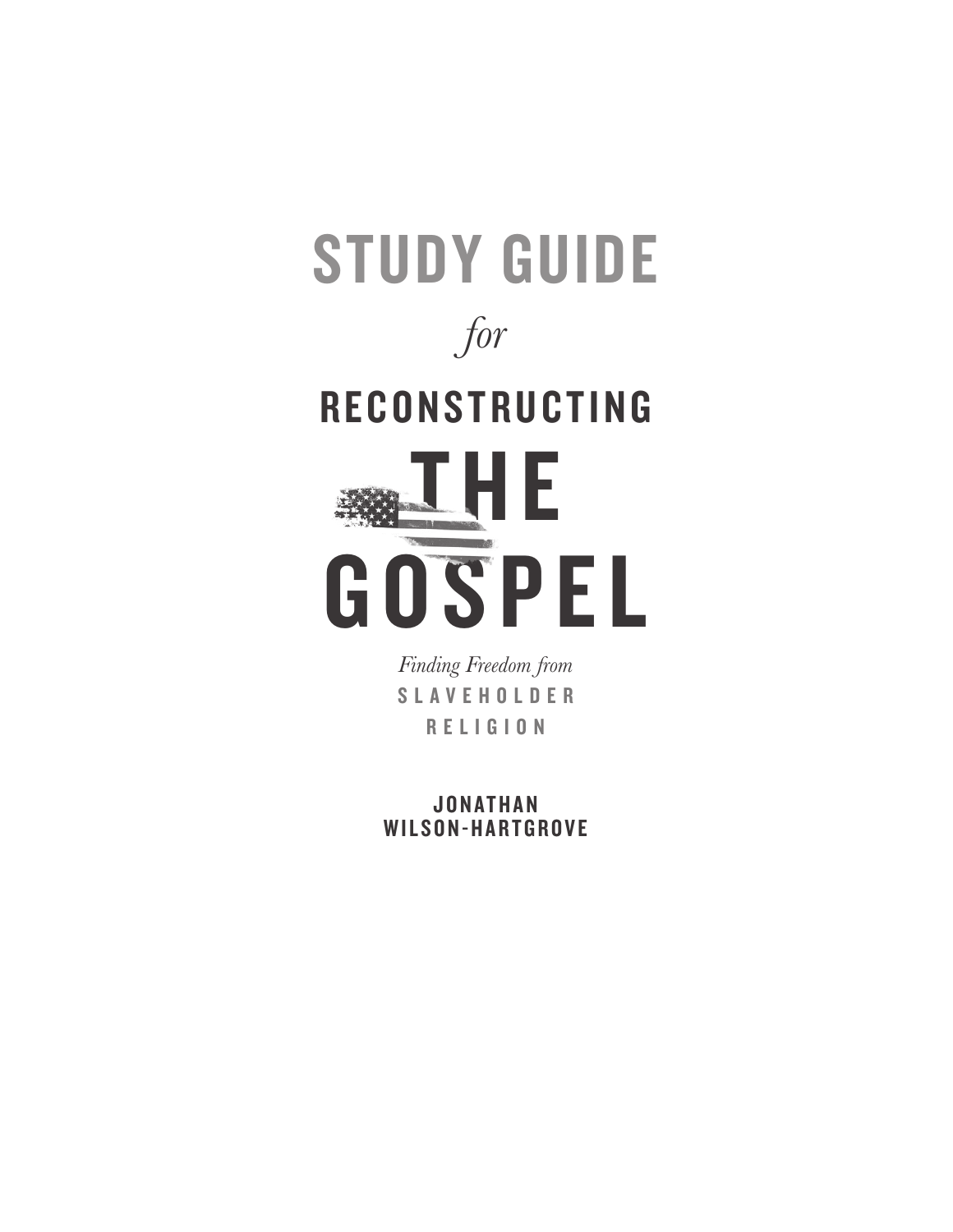# *Part I* SLAVEHOLDER RELIGION

### Chapter One: CHRISTMAS ON THE PLANTATION

- 1. Have you ever had an experience akin to what Jonathan describes where the good news of the gospel began to sound like bad news? If so, describe your experience.
- 2. Jonathan writes that the gospel he inherited is divided and that he is a "man torn in two" by institutional racism. Why is this diagnosis important?
- 3. Walltown taught Jonathan that a "gospel that doesn't confront racism is no gospel at all." Do you agree? Why or why not?
- 4. Jesus spoke to the religious elite of his time, calling out their divided faith and reconstructing the good news. Where do you find hope in God's ability to reconstruct?

### Chapter Two: IMMORAL MAJORITY

- 1. Can you think of a historical "fact" that you later learned was a myth created to preserve power?
- 2. Has your life been interrupted by Jesus? If so, how?
- 3. What has kept you blind and blocked from seeing the gospel?
- 4. How did Frederick Douglass distinguish "the Christianity of this land" from "the Christianity of Christ"? How would you characterize these two different Christianities today?
- 5. Jesus' ministry addressed religion's tendency to turn against itself, to be hypocritical, and to lose sight of God's ways. Can you describe your own Cleopas moment, when your eyes were opened to hypocrisy or contradictions in the church or in your own life?

### Chapter Three: RACIAL BLINDNESS

- 1. "Christians support and participate in atrocious evil," Jonathan writes, "not because we choose to do wrong but because we think we're doing the right thing—the *righteous* thing even." Is self-deception a sin? What can we do to confront our contradictions?
- 2. Are racial blindness and color blindness the same? What does it mean to be shaped by a history of race but unable to see it?
- 3. What enabled Levi Coffin to see? What could empower black and white Christians to see each other?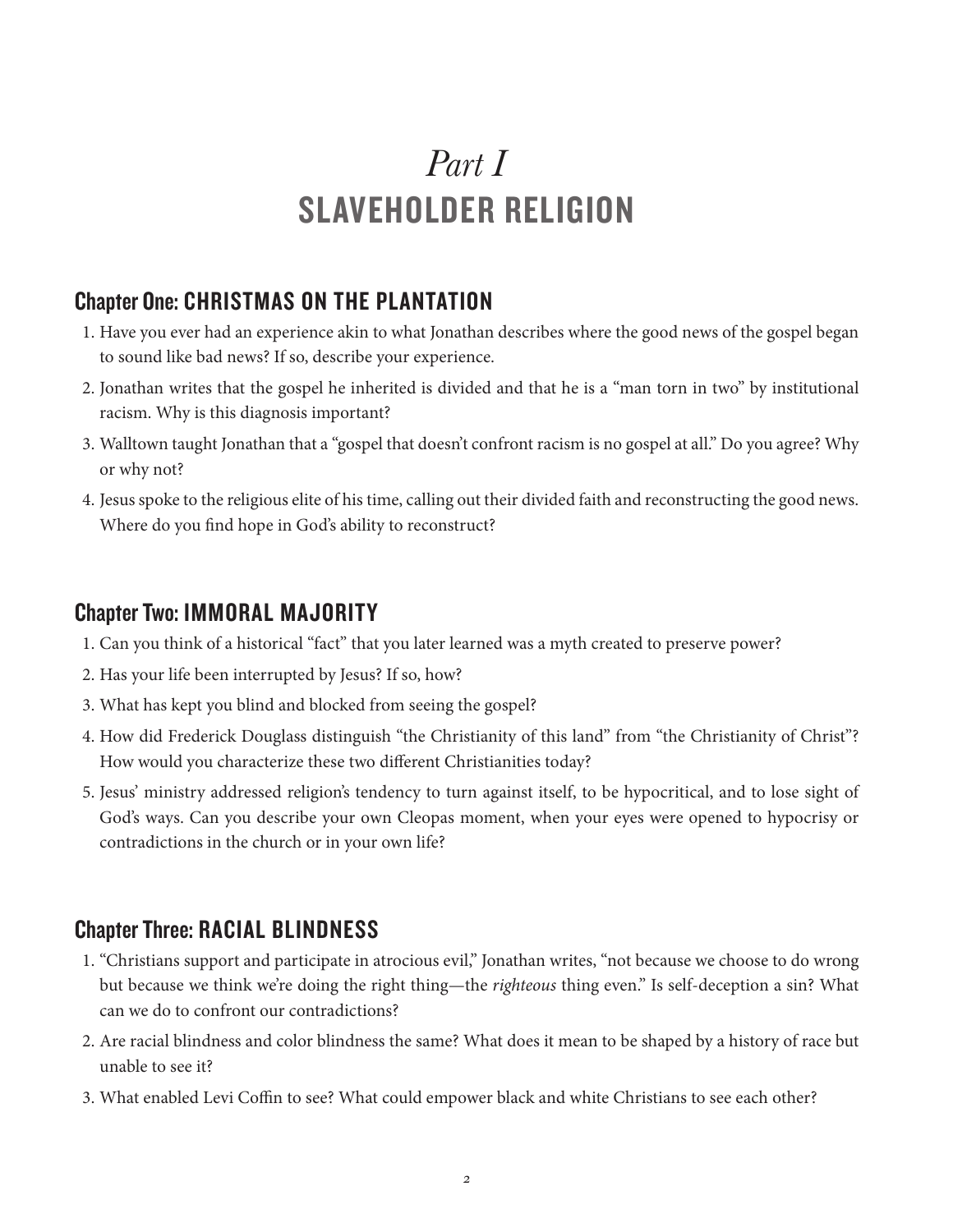## Chapter Four: LIVING IN SKIN

- 1. In the beginning of the chapter, Mario shares Tupac's music with Jonathan. Have you ever had a similar experience that opened your eyes to the humanity of others and exposed your racial blindness? If so, describe your experience.
- 2. What does Jonathan mean when he says, "my problem as a white man was that I didn't know how to live in skin"?
- 3. How does being out of touch with your body or biases keep you from reading the Bible well? Does it affect how you understand Scripture?
- 4. Rev. Thornton Stringfellow's argument for slavery "severed his gospel from the real, bodily conditions in which people live" by "prioritize<sup>[ing]</sup> the eternal security of souls above temporal living conditions of bodies." Is this dualism manifested in Christianity today? If so, in what ways do you see it?
- 5. Jonathan says we carry the wounds of white supremacy in our bodies. What does he mean?
- 6. In Mark 9, a father who desperately wants his son to be healed brings him to Jesus. Jesus then asks a diagnostic question: "How long has he been like this?" Why is this question more helpful than seeking an immediate fix when dealing with our racial blindness and sin?

## Chapter Five: THIS IS MY BODY, BROKEN

- 1. Jonathan opens this chapter with a story about porch sitting. What sorts of third spaces like this exist in your community? When have you been surprised by a neighbor's welcome?
- 2. Can the church be holy and broken at the same time? If so, how is that tension visible in faith communities you have known?
- 3. Thomas Dixon Jr.'s book, *The Clansman,* disturbingly construes white supremacy in the South as redemptive. What other narratives of redemption, healing, or salvation need to be questioned?
- 4. Jonathan believes the same voice that spoke to the Samaritan woman speaks to American Christians today: *a time is coming when we will worship across racial divides*. Do you agree? Do you see this beginning to happen? What gives you hope?

## Chapter Six: A GILDED CROSS IN THE PUBLIC SQUARE

- 1. Jonathan describes how whiteness cut him off from a whole community within his own town. Can you name other illusions of whiteness or privilege? What does it mean to be free of such illusions?
- 2. Ann Atwater teaches Jonathan a new way of working in the world, beginning with deep listening. What are the obstacles that make it difficult to hear and really listen to our neighbors?
- 3. In the 1960s, people of faith disagreed about how to change the world. How should the church discern when to work within the system for change and when to dismantle the system? How does the church awaken to its own systems of complicity and oppression?
- 4. How have you loved others in a way that causes disruption? How have you quarreled with the world for the sake of love?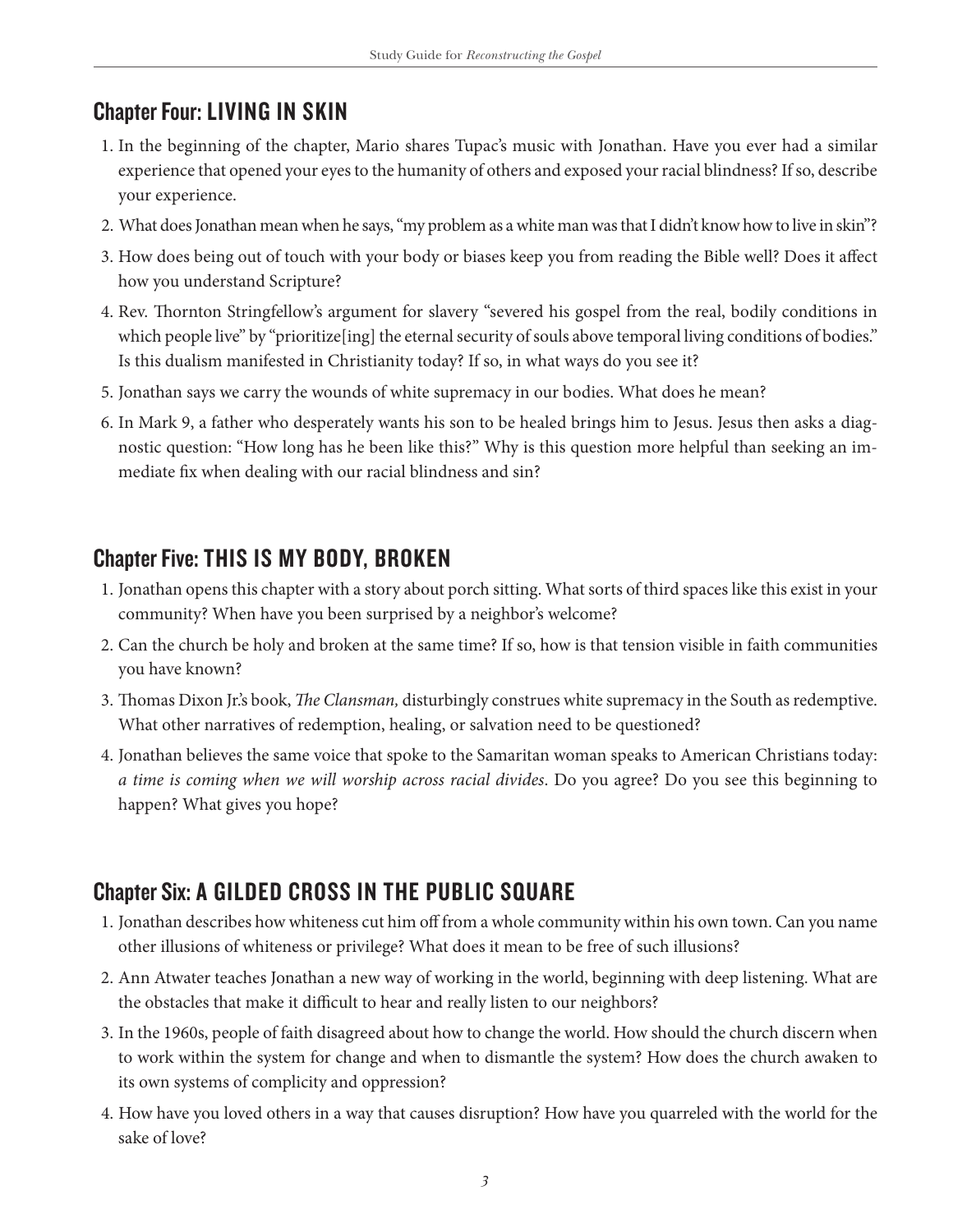## *Part II* THE CHRISTIANITY OF CHRIST

### Chapter Seven: THE OTHER HALF OF HISTORY

- 1. How have you felt overwhelmed or depressed by reading stories of how faith has been abused? How do you hold on to hope without distancing yourself from the painful realities of our past and present?
- 2. How have you experienced prophetic and liberative Christianity in America? Where is the "holy ground" in your community where you can celebrate the faith-rooted freedom movement?
- 3. What steps have you taken to prepare yourself for pilgrimage? What steps might your community take?
- 4. What have you learned from John's story about Nicodemus? Who are you in the story, and what role are you playing in Jesus' movement?

#### Chapter Eight: MORAL REVIVAL

- 1. Accepting leadership from those most affected by an issue requires stepping aside to learn and see from another's perspective. When have you practiced empathy and humility and learned something new?
- 2. Fusion politics maximizes coalition building in order to resist ways the power structure divides and conquers in order to maintain dominance. What experiences have you had with coalition building? How did this make your work more powerful?
- 3. What did Jonathan learn from moral-fusion organizing that he did not learn from the white evangelical church?
- 4. Are you ready to pick up the cross of Jesus and challenge the established order? Why or why not?

#### Chapter Nine: HAVING CHURCH

- 1. How has your church reinforced a society divided by race? How has it challenged a society divided by race?
- 2. What could your church do immediately to take a step closer to becoming a beloved community?
- 3. How has the Holy Spirit moved in your church to interrupt familiar and long-held patterns?
- 4. What are some characteristics of a church that has become a monument? What are some characteristics of a movement church?
- 5. What did your ancestors give up in order to become white?
- 6. When have you experienced the joy of diversity and beloved community? When have you felt the sin of divided community?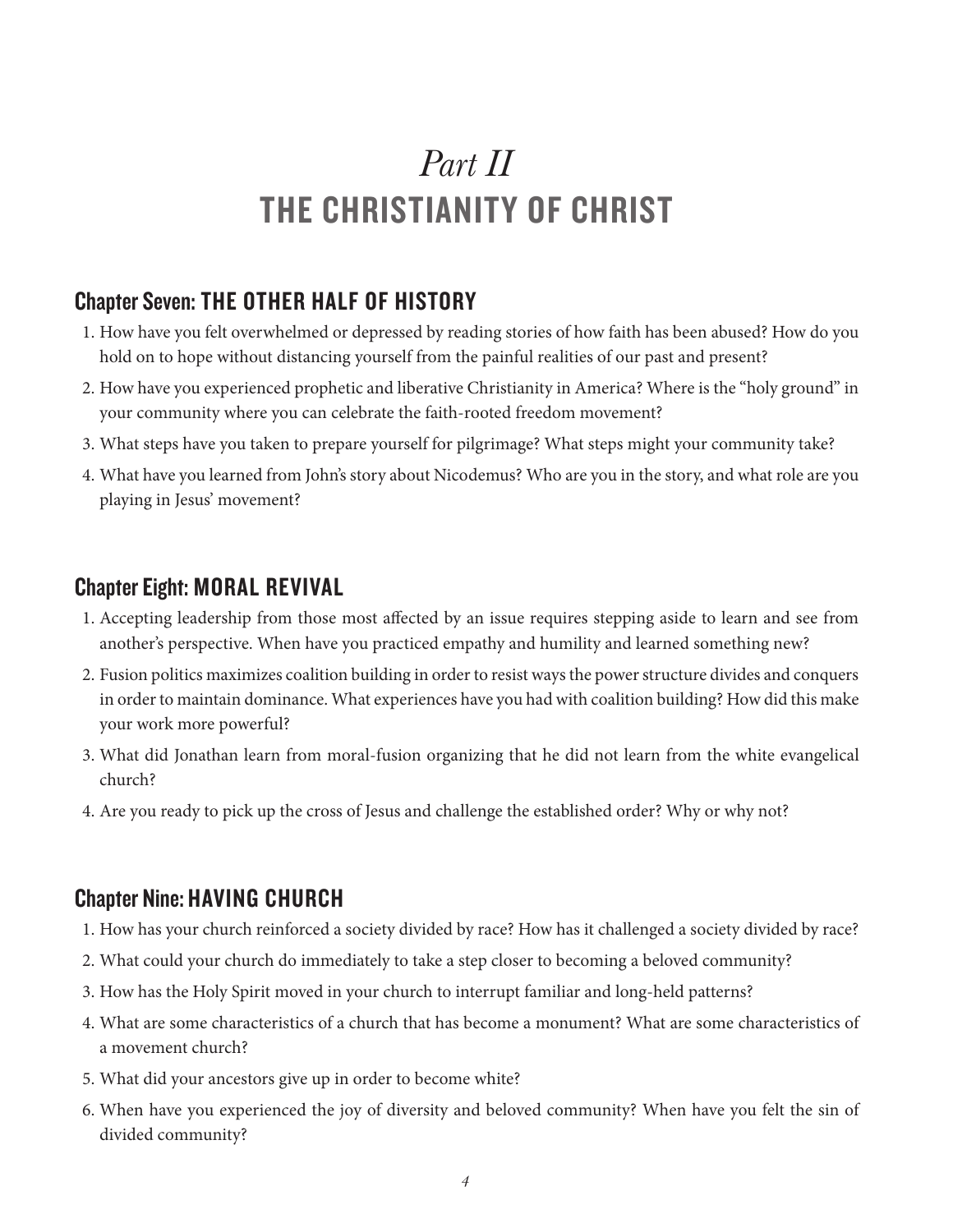## Chapter Ten: HEALING THE HEART

- 1. Jonathan writes, "Reconstructing the gospel can never only be about the individual." Why are both community and personal work essential? Where are you on your journey, both individually and communally? What barriers do you experience along the way?
- 2. Why is it important to understand white supremacy as an inheritance versus a privilege? How do you understand your own inheritance?
- 3. Bob Zellner describes a malady he calls the "shriveled-heart syndrome," which has become part of white people's shared inheritance. How is this understanding helpful for your own soul work?
- 4. Discuss the monastic practices that Jonathan outlines as ways to heal: listening, staying put, and constantly reforming your life. How can you put these practices into action, both individually and communally?
- 5. White people "can't just do something," yet "must do something to respond faithfully." This paradox can feel paralyzing, yet, like Bob Zellner urges, "You have to risk something." What are you willing to risk? What are your next steps?

## Epilogue: A LETTER TO MY GRANDFATHER AND MY SON

- 1. What do you think about the following statement: "Whiteness, I have learned, is a religion"?
- 2. How do you feel about this statement: "Even white people, I have seen, can be saved"?
- 3. What is the gift that Jonathan refers to when he says, "because I do not want to miss this gift"? How can we respond to this gift?